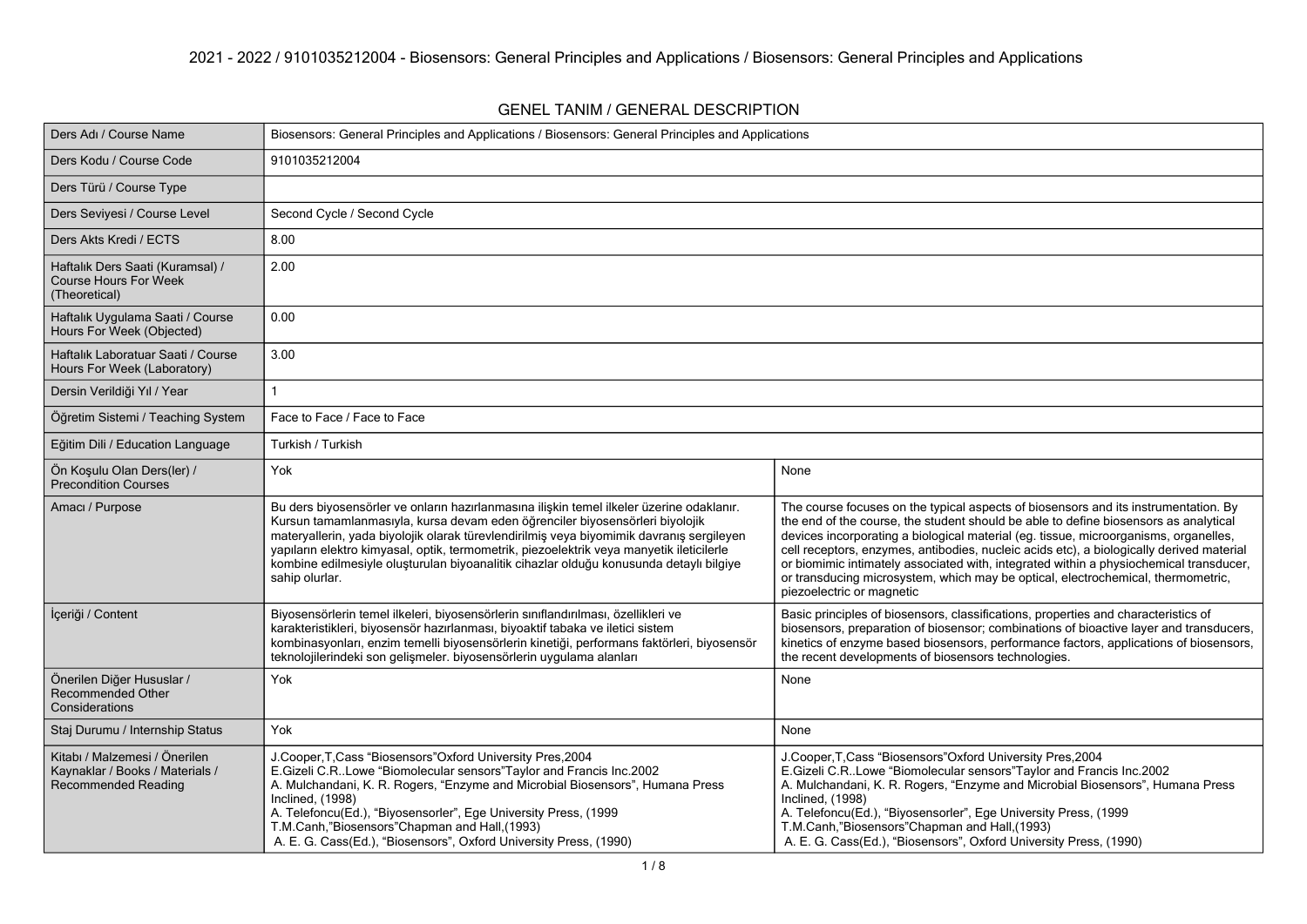| Öğretim Üyesi (Üyeleri) / Faculty<br>Member (Members) | Prof.Dr.Erhan Dinckaya |  |
|-------------------------------------------------------|------------------------|--|
|-------------------------------------------------------|------------------------|--|

# **ÖĞRENME ÇIKTILARI / LEARNING OUTCOMES**

| En genel sensör ilkelerini tanımlayabilme                                                                                    | Be able to describe the most common sensor principles                                                                                                             |
|------------------------------------------------------------------------------------------------------------------------------|-------------------------------------------------------------------------------------------------------------------------------------------------------------------|
| Biyosensör tasarımı ve biyosensör performansını etkileyen parametreler konusunda bilgi sahibi olma                           | Be conversant in biosensor design and which parameters will influence biosensor performance                                                                       |
| Farklı uygulamalar için biyosensörler tasarımlayıp geliştirebilme                                                            | Gain an ability to design and developed biosensors for different applications                                                                                     |
| Dersden elde edilen bilgiyi ilgili sorunlara uygulayabilme ve bu alandaki literatürü okuyabilme                              | Be able to read critically review the literature in the area and apply knowledge gained from the course<br>to analyse simple biosensing and transduction problems |
| Duyarlık ve seçimlilik konusunda farklı teknikleri kıyaslayabilme                                                            | Be able to compare critically different techniques with emphasis on sensitivity and selectivity.                                                                  |
| Literatürdeki yeni biyosensör teknolojilerini değerlendirebilme                                                              | Be able to evaluate critically on new biosensor technologies presented in the literature                                                                          |
| Çeşitli ölçümler için farklı sensör ve iletim sistemlerinin uygulanması konusunda geniş bir anlayış<br>seviyesine sahip olma | Be able to have a broad understanding of the applications of various sensors and transducers for<br>various measurements                                          |

**HAFTALIK DERS İÇERİĞİ / DETAILED COURSE OUTLINE**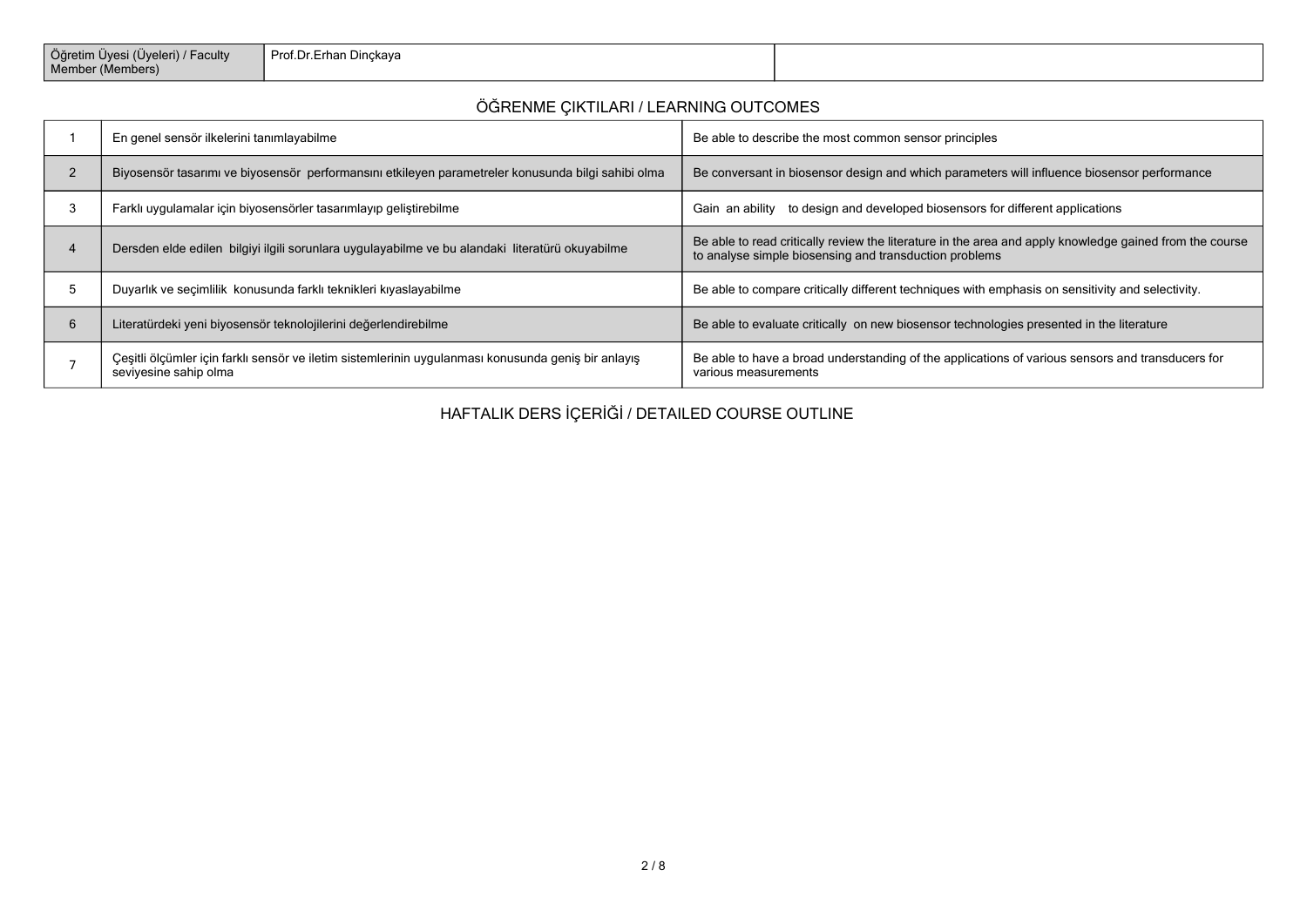| Hafta / Week   |                                                                                                                                    |          |                                                                                              |                                                                       |                           |
|----------------|------------------------------------------------------------------------------------------------------------------------------------|----------|----------------------------------------------------------------------------------------------|-----------------------------------------------------------------------|---------------------------|
|                | Teorik Dersler / Theoretical                                                                                                       | Uygulama | Lab                                                                                          | Öğretim Yöntem ve<br>Teknikleri/Teaching Methods                      | Ön Hazırlık / Preliminary |
| $\mathbf{1}$   | Biyosensörlerin temel ilkeleri                                                                                                     |          | Hedef biyomolekül, analit, sensör<br>ve kullanılacak cihazın seçimi ve<br>literatür taraması | <b>Techniques</b>                                                     |                           |
|                | Basic principles of biosensors,                                                                                                    |          | Selection of target biomolecule<br>analyte, transducer, apparatus<br>and literature survey   |                                                                       |                           |
|                | Teorik Dersler / Theoretical                                                                                                       | Uygulama | Lab                                                                                          | Öğretim Yöntem ve<br>Teknikleri/Teaching Methods<br>Techniques        | Ön Hazırlık / Preliminary |
| $\overline{2}$ | Biyosensörlerin sınıflandırılması,özellikleri ve<br>karakteristikleri: Elektrokimyasal biyosensörler                               |          | Literatür taraması ve<br>immobilizasyon yöntemi seçimi                                       |                                                                       |                           |
|                | Classifications, properties and characteristics of<br>biosensors: Electrochemical Biosensors                                       |          | Literature survey and selection of<br>immobilization methods                                 |                                                                       |                           |
|                | Teorik Dersler / Theoretical                                                                                                       | Uygulama | Lab                                                                                          | Öğretim Yöntem ve<br>Teknikleri/Teaching Methods<br>Techniques        | Ön Hazırlık / Preliminary |
| 3              | Biyosensörlerin sınıflandırılması, özellikleri ve karakteristikleri:r:Optik<br>biyosensörler, Thermal Biyosensörler                |          | Biyosensörün<br>hazırlanması: Sensörün<br>hazırlanması                                       |                                                                       |                           |
|                | Classifications, properties and characteristics of biosensors:Optic<br><b>Biosensors, Thermal Biosensors</b>                       |          | Construction of biosensors:<br>Preparation of transducer                                     |                                                                       |                           |
|                | <b>Teorik Dersler / Theoretical</b>                                                                                                | Uygulama | Lab                                                                                          | Öğretim Yöntem ve<br>Teknikleri/Teaching Methods<br><b>Techniques</b> | Ön Hazırlık / Preliminary |
| $\overline{4}$ | Biyosensörlerin sınıflandırılması, özellikleri ve<br>karakteristikleri:r:Piezoelektrik biyosensörler, SPR temelli<br>biyosensörler |          | Biyosensörün<br>hazırlanması: Biyoaktif tabakanın<br>hazırlanması                            |                                                                       |                           |
|                | Classifications, properties and characteristics of<br>biosensors:Piezoelectric Biosensors, SPR based biosensors                    |          | Construction of biosensors:<br>Preparation of bioactive layer                                |                                                                       |                           |
|                | Teorik Dersler / Theoretical                                                                                                       | Uygulama | Lab                                                                                          | Öğretim Yöntem ve<br>Teknikleri/Teaching Methods<br><b>Techniques</b> | Ön Hazırlık / Preliminary |
| 5              | Biyosensörlerin hazırlanması                                                                                                       |          | Biyosensörün<br>hazırlanması: Sensör ve biyoaktif<br>tabakanın kombinasyonu                  |                                                                       |                           |
|                | Construction of biosensors                                                                                                         |          | Construction of biosensors:<br>Combination of transducer and<br>bioactive layer              |                                                                       |                           |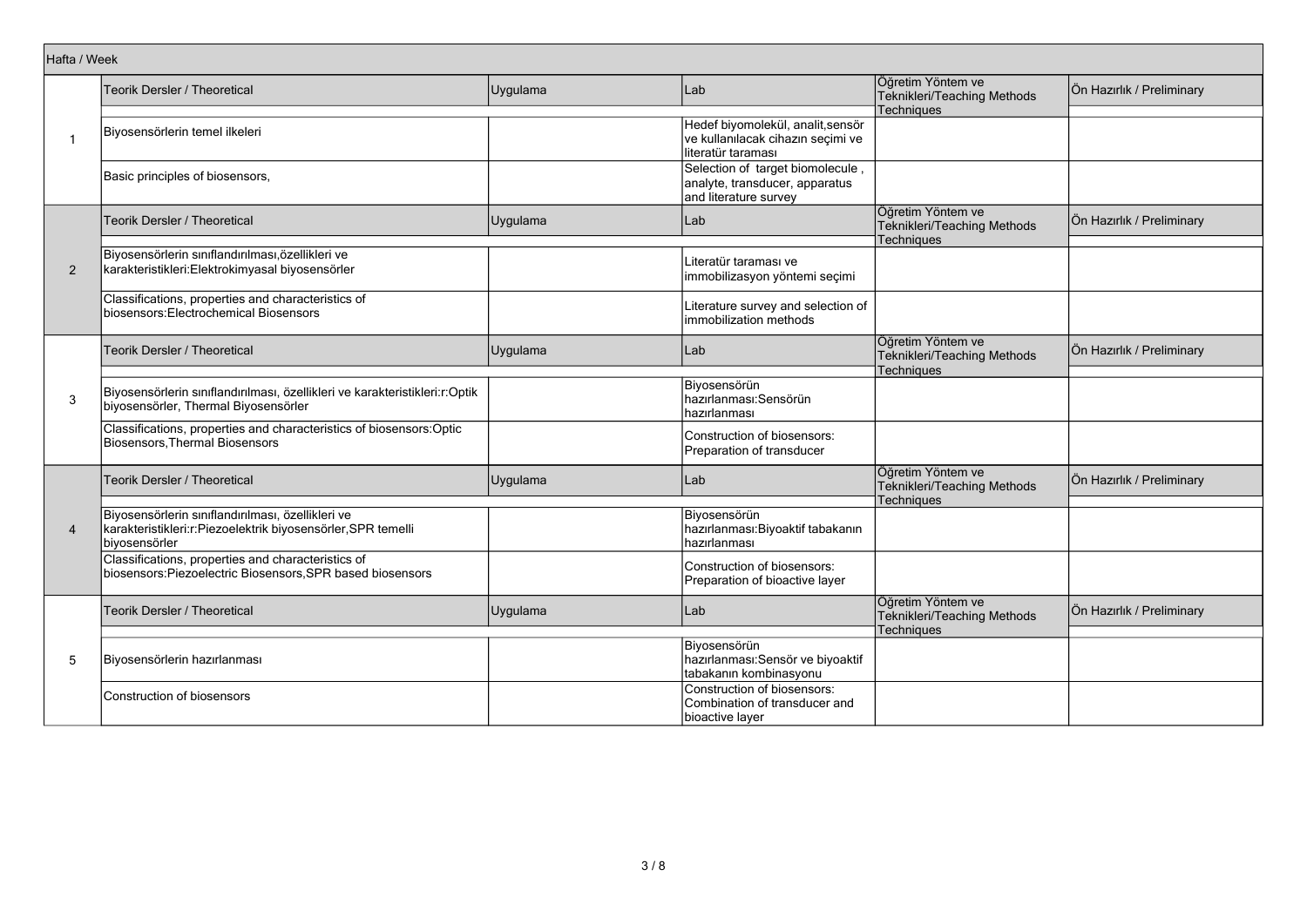|    | Teorik Dersler / Theoretical                    | Uygulama | Lab                                         | Öğretim Yöntem ve<br>Teknikleri/Teaching Methods<br>Techniques        | Ön Hazırlık / Preliminary |
|----|-------------------------------------------------|----------|---------------------------------------------|-----------------------------------------------------------------------|---------------------------|
| 6  | Enzim sensörleri: Teorik bakış ve kinetik       |          | Biyosensörün optimizasyonu                  |                                                                       |                           |
|    | Enzyme sensors: Therotical aspects and kinetics |          | Optimization of biosensor                   |                                                                       |                           |
|    | Teorik Dersler / Theoretical                    | Uygulama | Lab                                         | Öğretim Yöntem ve<br>Teknikleri/Teaching Methods<br><b>Techniques</b> | Ön Hazırlık / Preliminary |
| 7  | Mikrobiyal sensörler                            |          | Biyosensörün karakterizasyonu               |                                                                       |                           |
|    | Microbial sensors                               |          | Characterization of biosensor               |                                                                       |                           |
|    | Teorik Dersler / Theoretical                    | Uygulama | Lab                                         | Öğretim Yöntem ve<br>Teknikleri/Teaching Methods<br>Techniques        | Ön Hazırlık / Preliminary |
| 8  | Arasınav                                        |          | Tartışma                                    |                                                                       |                           |
|    | Mid-term exam                                   |          | Discussion                                  |                                                                       |                           |
|    | Teorik Dersler / Theoretical                    | Uygulama | Lab                                         | Öğretim Yöntem ve<br>Teknikleri/Teaching Methods<br><b>Techniques</b> | Ön Hazırlık / Preliminary |
| 9  | İmmunolojik sensörler, DNA sensörleri           |          | Analit analizi                              |                                                                       |                           |
|    | Immunogical sensors, DNA sensörleri             |          | Analysis of analyte                         |                                                                       |                           |
|    | Teorik Dersler / Theoretical                    | Uygulama | Lab                                         | Öğretim Yöntem ve<br>Teknikleri/Teaching Methods<br>Techniques        | Ön Hazırlık / Preliminary |
| 10 | Biyosensörlerin performans faktörler            |          | Örnek analizi için yöntemin<br>adaptasyonu  |                                                                       |                           |
|    | Performans factors of biosensors                |          | Adoptation of method for sample<br>analysis |                                                                       |                           |
|    | Teorik Dersler / Theoretical                    | Uygulama | Lab                                         | Öğretim Yöntem ve<br>Teknikleri/Teaching Methods<br>Techniques        | Ön Hazırlık / Preliminary |
| 11 | Biyosensörlerin kullanım ve uygulamaları        |          | Veri değerlendirme                          |                                                                       |                           |
|    | Use and applicatios of biosensors               |          | Data evaluation                             |                                                                       |                           |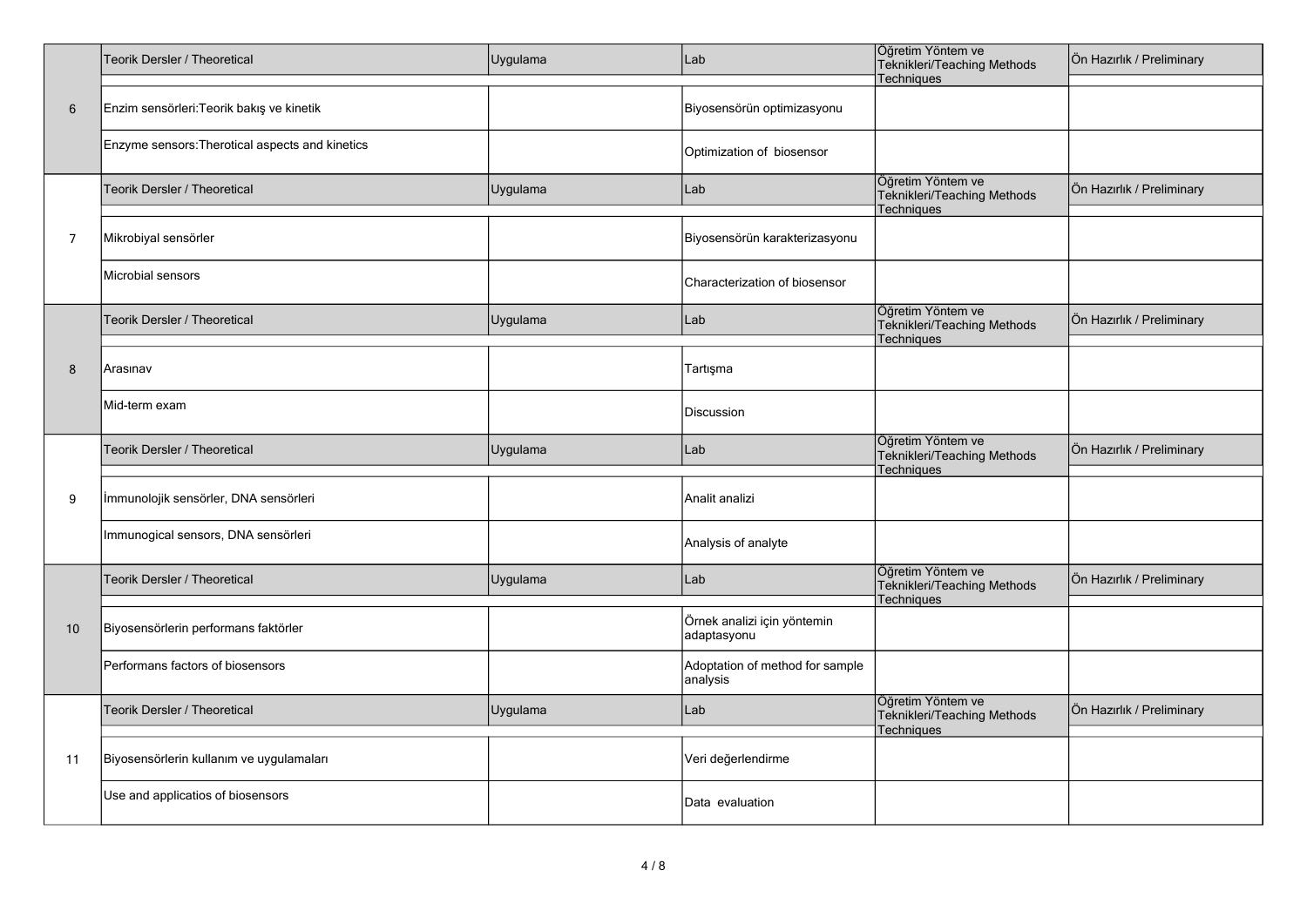|    | Teorik Dersler / Theoretical | Uygulama | Lab                                          | Öğretim Yöntem ve<br>Teknikleri/Teaching Methods<br>Techniques | Ön Hazırlık / Preliminary |
|----|------------------------------|----------|----------------------------------------------|----------------------------------------------------------------|---------------------------|
|    |                              |          |                                              |                                                                |                           |
| 12 | Rapor Sunumu                 |          | Tartışma                                     |                                                                |                           |
|    | Discussion                   |          | Problem discussion                           |                                                                |                           |
|    | Teorik Dersler / Theoretical | Uygulama | Lab                                          | Öğretim Yöntem ve<br>Teknikleri/Teaching Methods<br>Techniques | Ön Hazırlık / Preliminary |
| 13 | Rapor Sunumu                 |          | Değerlendirme ve tekniklerin<br>kıyaslanması |                                                                |                           |
|    | Integration and comparison   |          | Report preparation                           |                                                                |                           |
|    | Teorik Dersler / Theoretical | Uygulama | Lab                                          | Öğretim Yöntem ve<br>Teknikleri/Teaching Methods<br>Techniques | Ön Hazırlık / Preliminary |
| 14 | Rapor Sunumu                 |          | Değerlendirme ve tekniklerin<br>kıyaslanması |                                                                |                           |
|    | Projeci presentation         |          | Presantation                                 |                                                                |                           |
|    | Teorik Dersler / Theoretical | Uygulama | Lab                                          | Öğretim Yöntem ve<br>Teknikleri/Teaching Methods<br>Techniques | Ön Hazırlık / Preliminary |
| 15 | Rapor Sunumu                 |          | Değerlendirme ve tekniklerin<br>kıyaslanması |                                                                |                           |
|    | Project presentation         |          |                                              |                                                                |                           |
|    | Teorik Dersler / Theoretical | Uygulama | Lab                                          | Öğretim Yöntem ve<br>Teknikleri/Teaching Methods<br>Techniques | Ön Hazırlık / Preliminary |
| 16 | Final Sinavi                 |          |                                              |                                                                |                           |
|    | Final exam                   |          |                                              |                                                                |                           |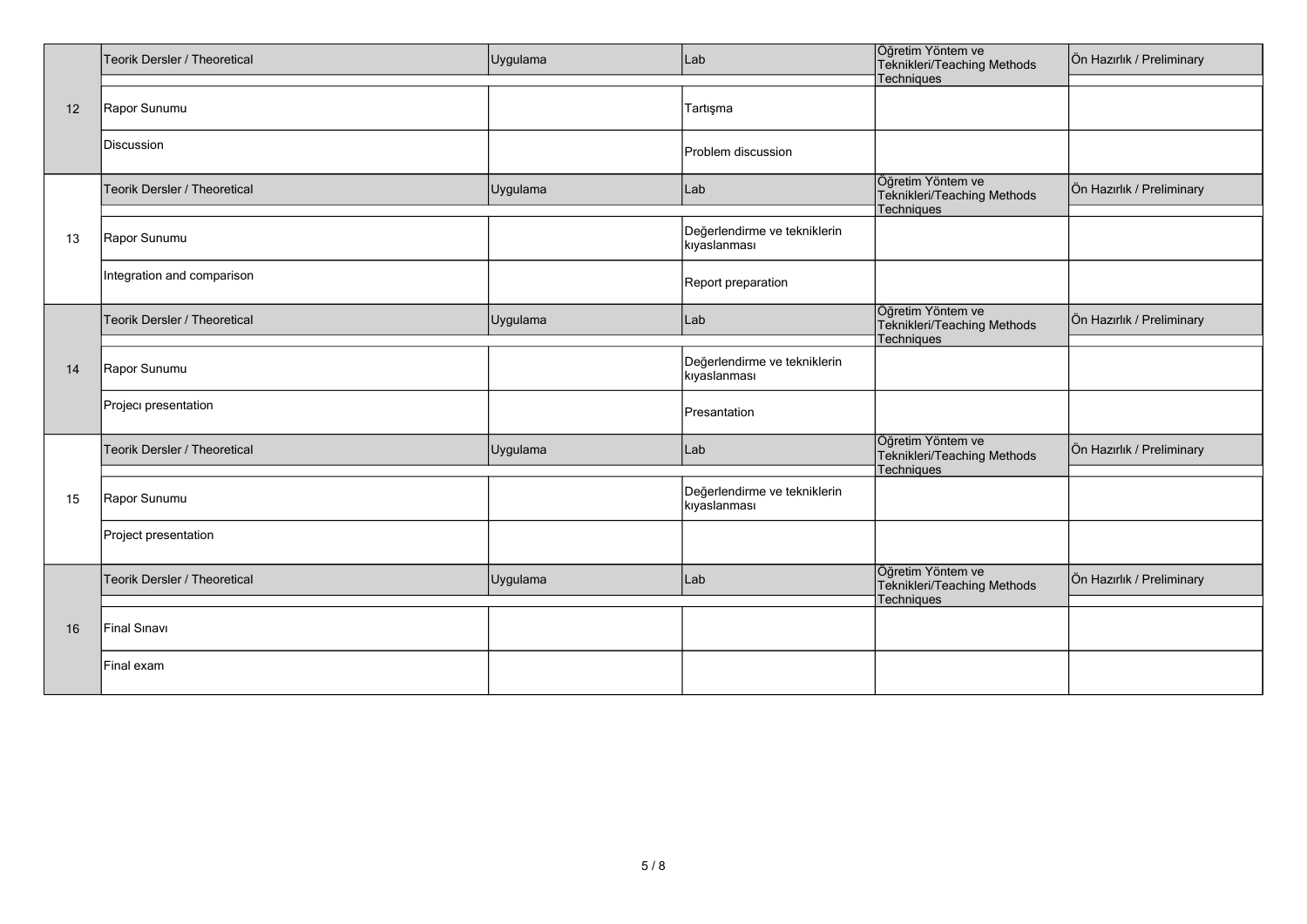## **DEĞERLENDİRME / EVALUATION**

| Yarıyıl (Yıl) İçi Etkinlikleri / Term (or Year) Learning Activities | Sayı /<br>Number | Katkı Yüzdesi /<br>Percentage of<br>Contribution (%) |
|---------------------------------------------------------------------|------------------|------------------------------------------------------|
| Ara Sinav / Midterm Examination                                     |                  | 80                                                   |
| Laboratuvar Sinavi / Laboratory Examination                         |                  | 20                                                   |
| Toplam / Total:                                                     |                  | 100                                                  |
| Başarı Notuna Katkı Yüzdesi / Contribution to Success Grade(%):     |                  | 40                                                   |

| Yarıyıl (Yıl) Sonu Etkinlikleri / End Of Term (or Year) Learning Activities | Sayı /<br>Number | Katkı Yüzdesi /<br>Percentage of<br>Contribution (%) |
|-----------------------------------------------------------------------------|------------------|------------------------------------------------------|
| Final Sinavi / Final Examination                                            |                  | 100                                                  |
| Toplam / Total:                                                             |                  | 100                                                  |
| Başarı Notuna Katkı Yüzdesi / Contribution to Success Grade(%):             |                  | 60                                                   |
|                                                                             |                  |                                                      |

| Etkinliklerinin Başarı Notuna Katkı Yüzdesi(%) Toplamı / Total Percentage of Contribution (%) to Success Grade: |  |
|-----------------------------------------------------------------------------------------------------------------|--|
| Değerlendirme Tipi / Evaluation Type:                                                                           |  |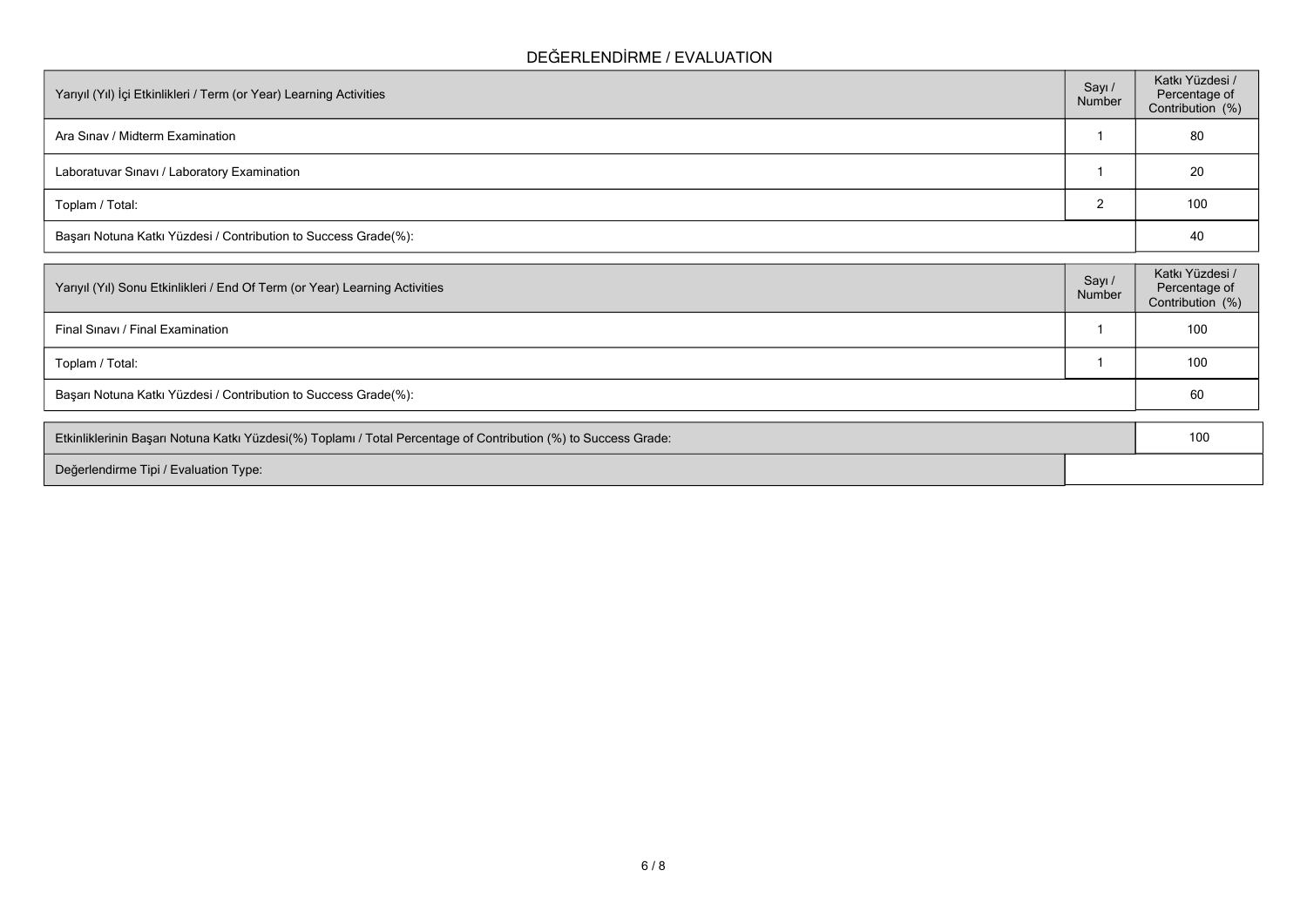# **İŞ YÜKÜ / WORKLOADS**

| Etkinlikler / Workloads                                                                                                                                                                        | Sayı /<br>Number | Süresi<br>(Saat) /<br>Duration<br>(Hours) | Toplam İş Yükü<br>(Saat) / Total<br>Work Load<br>(Hour) |
|------------------------------------------------------------------------------------------------------------------------------------------------------------------------------------------------|------------------|-------------------------------------------|---------------------------------------------------------|
| Ara Sinav / Midterm Examination                                                                                                                                                                |                  | 2.00                                      | 2.00                                                    |
| Final Sınavı / Final Examination                                                                                                                                                               |                  | 2.00                                      | 2.00                                                    |
| Derse Katılım / Attending Lectures                                                                                                                                                             | 14               | 2.00                                      | 28.00                                                   |
| Laboratuvar / Laboratory                                                                                                                                                                       | 14               | 3.00                                      | 42.00                                                   |
| Rapor Hazırlama / Report Preparation                                                                                                                                                           | $\overline{2}$   | 10.00                                     | 20.00                                                   |
| Rapor Sunma / Report Presentation                                                                                                                                                              | $\overline{2}$   | 1.00                                      | 2.00                                                    |
| Bireysel Çalışma / Self Study                                                                                                                                                                  | 14               | 2.00                                      | 28.00                                                   |
| Ara Sınav İçin Bireysel Çalışma / Individual Study for Mid term Examination                                                                                                                    |                  | 20.00                                     | 20.00                                                   |
| Final Sınavı içiin Bireysel Çalışma / Individual Study for Final Examination                                                                                                                   |                  | 40.00                                     | 40.00                                                   |
| Okuma / Reading                                                                                                                                                                                | 14               | 4.00                                      | 56.00                                                   |
| Toplam / Total:                                                                                                                                                                                | 64               | 86.00                                     | 240.00                                                  |
| Dersin AKTS Kredisi = Toplam İş Yükü (Saat) / 30.00 (Saat/AKTS) = 240.00/30.00 = 8.00 ~ 8.00 / Course ECTS Credit = Total Workload (Hour) / 30.00 (Hour / ECTS) = 240.00 / 30.00 = 8.00 ~ 8.00 |                  |                                           |                                                         |